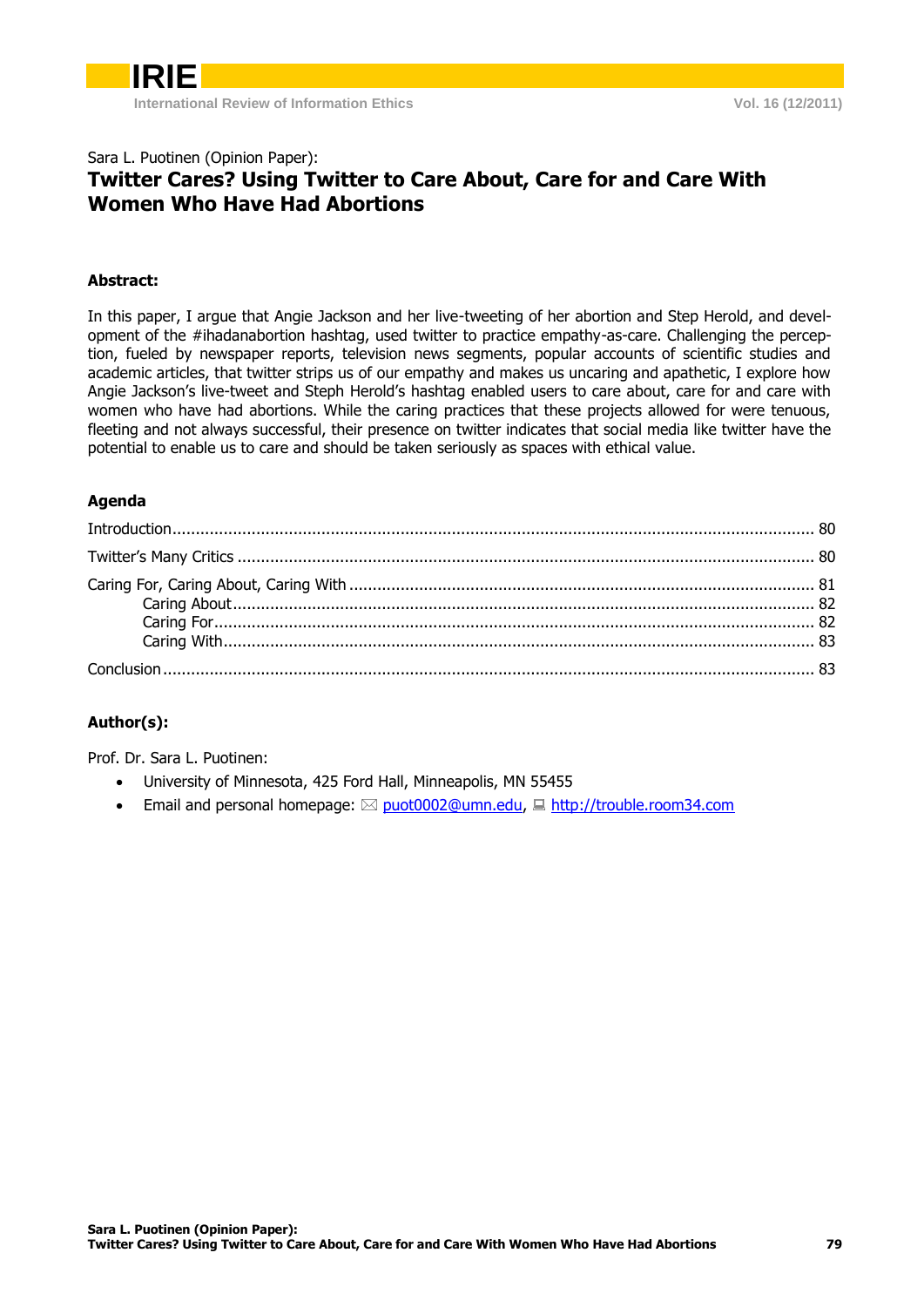# <span id="page-1-0"></span>**Introduction**

In February 2010, after finding out she was in the very early stages of an unwanted and potentially dangerous pregnancy, Angie Jackson decided to have an abortion using RU-486 and live-tweet about it. Her intention, as she announced it on twitter, her blog and a YouTube video, was to "demystify" abortion. Over the course of several weeks, she tweeted frequent updates about the physical and emotional effects of RU-486 in real time.

In November 2010, Steph Herold created a twitter hashtag, #ihadanabortion, and encouraged people to use it in their tweets in order to make visible their abortion stories and to link those stories together. Within days, #ihadanabortion was a trending topic on twitter, with more than 2000 tweets using the hashtag, as people "came out" with their accounts of having abortions.

Overwhelmingly, the criticisms of these twitter projects focused on tweeting about abortion as either a political or moral issue. Critics discussed how Jackson's and the #ihadanabortion tweets functioned and failed as political tools for the pro-choice movement, arguing that twitter could not be used to persuade people to rethink their stance on abortion and that pro-choice organizers, like Steph Herold, were doing more harm than good to the cause of abortion rights. Critics also discussed the impropriety of tweeting about such a private and controversial issue and claimed that tweeting about abortion, at best, displays "bad manners" and, at worst, demonstrates a shocking lack of moral beliefs and values.

What was missing from both political and moral critiques of tweeting about abortion was a discussion of ethics and ethical practices. What, if any, ethical practices did Angie Jackson and the twitter users who included Step Herold's #ihadanabortion hashtag in their tweets engage in on twitter? And what ethical practices did they encourage in others?

In this paper, I argue that Jackson, Herold, and the individuals who marked their tweets with the #ihadanabortion hashtag, used twitter to practice empathy-as-care. Challenging the perception, fueled by newspaper reports, television news segments, popular accounts of scientific studies and academic articles, that twitter strips us of our empathy and makes us uncaring and apathetic, I explore how Angie Jackson's livetweet and Steph Herold's hashtag enabled users to care about, care for and care with women who have had abortions. While the caring practices that these projects allowed for were tenuous, fleeting and not always successful, their presence on twitter indicates that social media like twitter have the potential to enable us to care and should be taken seriously as spaces with ethical value.

## <span id="page-1-1"></span>**Twitter's Many Critics**

Reactions were mixed, but the popular reception to Angie Jackson's live-tweet and Step Herold's #ihadanabortion hashtag was negative as critics branded these two uses of twitter as inappropriate and unproductive. Some critics claimed that tweeting personal stories about having an abortion trivializes the issue because twitter is not a space for users to have serious and meaningful reflections about their lives. Instead, it is a space for pointless babble, where users tweet about everything that they are doing, thinking, and eating right at the moment that it is happening and without any reflection on its value or whether or not they should share it with others. This "cult of immediacy," generates information and stories that are ephemeral and function primarily as distractions that "go in one ear and out the other" (Keller 2010, 2).

Other critics suggested that in using twitter to share their stories, users offer up too much private information about themselves to the public. For these critics, tweeting about how abortion feels or when you had one goes beyond oversharing unimportant details about everyday life; it's "inappropriate," "crass," "too blunt," "distasteful," and displays "bad manners" (Jezebel 2010). These critiques reflected a more general dislike of twitter as a space that encourages people to blur the line between private and public and to reveal too much information about their lives, too often and too quickly.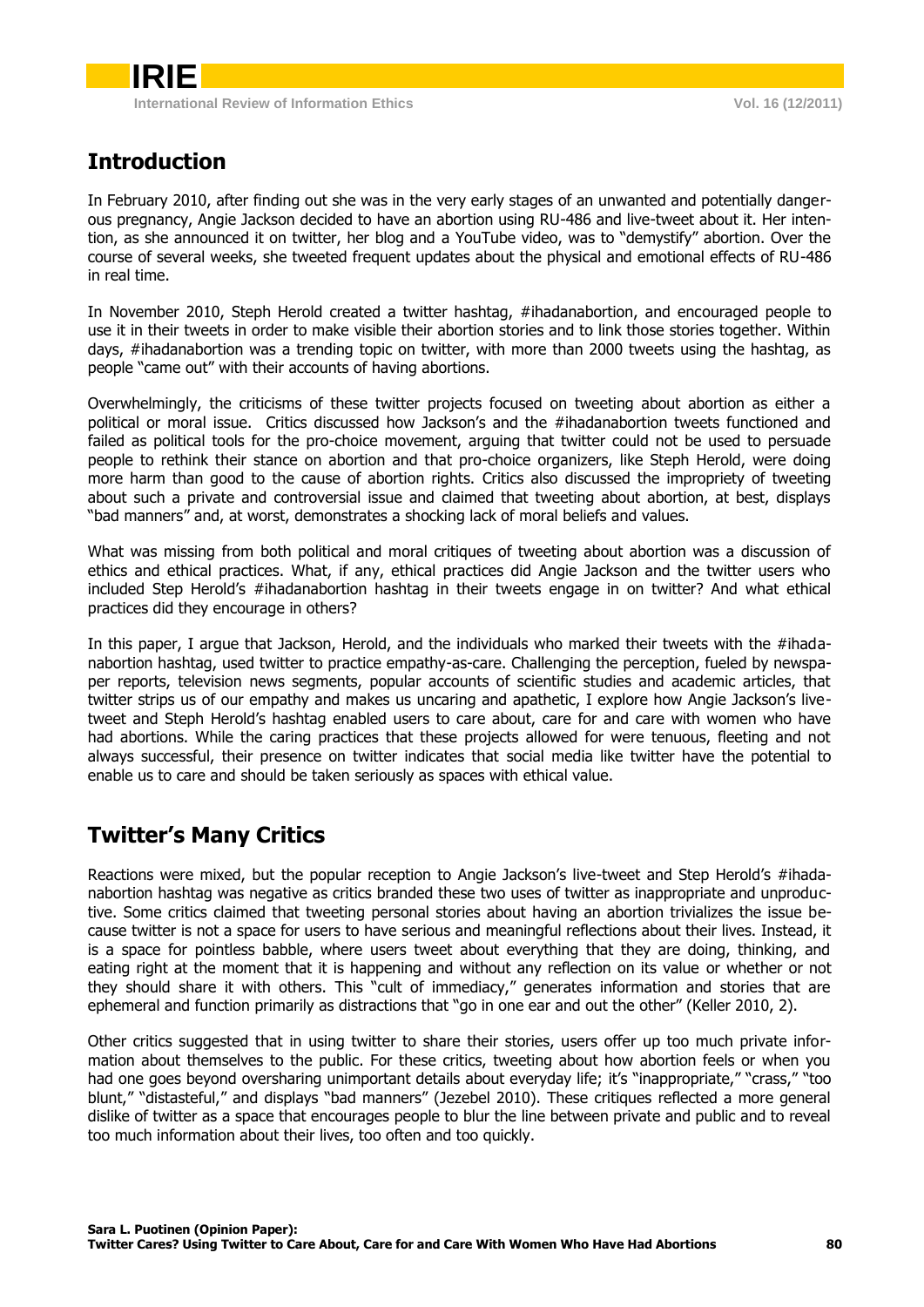

And, some critics argued that twitter was the wrong venue for developing meaningful connections between those who tweeted about their abortions and those who read and shared the tweets with others. Online message boards, website forums specifically for women who have had abortions, pamphlets, and books were all discussed as spaces that were more appropriate than twitter for publicly sharing stories. Using twitter to tweet about abortion, many claimed, could indicate to others that one either has too cavalier of an attitude about a serious issue or is deliberately attempting to provoke and outrage, as a publicity stunt, to make a political point, or just for the fun of shocking others. In either case, these critics argued that using twitter to spread awareness about women's abortion stories does not change any perspectives about the issue and does not enable people to listen to, reflect on or connect over stories about women's experiences with abortion.

While these criticisms tended to focus on the political and moral impact of tweeting about abortions, we can also link their charges against twitter as too trivial, too concerned with inappropriate oversharing and not meaningful enough, with some more general critiques of twitter and its (lack of) ethical value.

Many critics are skeptical of twitter's ethical potential. Peggy Orenstein worries that "when every thought is externalized" and "when we reflexively post each feeling," we lose insight, reflection and, possibly empathy (2010, 2). Bill Keller echoes Orenstein's concerns, writing that new technologies like twitter "may be eroding characteristics that are essentially human: our ability to reflect, our pursuit of meaning, a genuine empathy, a sense of community connected by something deeper than snark or political affinity" (Keller 2010, 2). Central to their concerns is the fate of empathy within the twitter age. Both believe that empathy is essential for being engaged, reflective and ethical citizens. And both caution that twitter is contributing to its erosion because it encourages people to be self-centered, superficial and apathetic to the experiences or wants and needs of others.

To support her case against twitter, Orenstein draws upon the findings of a recent study by the University of Michigan. In this study, researchers evaluated college students on seventy-two different campuses between 1979 and 2009 and determined that a sharp decline in empathy, particularly in terms of concern for others and the ability to take on others' perspectives, has occurred since 2000. In evaluating the causes of this decline, the authors propose that the students' increased time online, particularly in social media spaces like facebook or twitter, has possibly been a factor. As students spend more time online, the authors argue, their offline engagements and relationships have suffered; students are less able to effectively interact with others offline, they spend less time in offline activities, and they have less close friends offline with which to share their private feelings. Additionally, social media's overemphasis on self-expression and individual wants and needs coupled with its overabundance of personal accounts of pain and violence, could be fueling the narcissism of "Generation Me" and desensitizing them to the suffering of others (Konrath/O'Brian/Tsing 2011, 189).

## <span id="page-2-0"></span>**Caring For, Caring About, Caring With**

Both Orenstein and Konrath/O'Brian/Tsing speculate that a decline in empathy is at least partly the result of social media. However, this conclusion, which is based only on anecdotal evidence, does not account for the ways in which using social media like twitter may actually allow for users to be more, as opposed to less, empathetic. In *Share This! How You Will Change the World with Social Networking*, Deanna Zandt argues that using social media to share information and find community provides opportunities for not only paying attention to others, but also sharing in their stories. In contrast to Orenstein and Konrath et al, Zandt claims that social media provides us with new ways in which to share our stories with each other, to build up trust and understanding, to individually and collectively become aware of other ways of living and thinking, and to expand our networks of connections. As a result, "we're becoming more connected, and thus have the capacity to be more empathetic." This empathy, she continues, "will lead us away from the isolation and resulting apathy that we've experienced as a culture" (Zandt 2010, 40).

Zandt's suggestion that social media could increase our capacity for empathy is evidenced in Jackson's and Herold's twitter projects. Both Jackson and Herold used twitter to spread awareness about women's experiences with abortion and to provide twitter users with access to stories to which they may not have previ-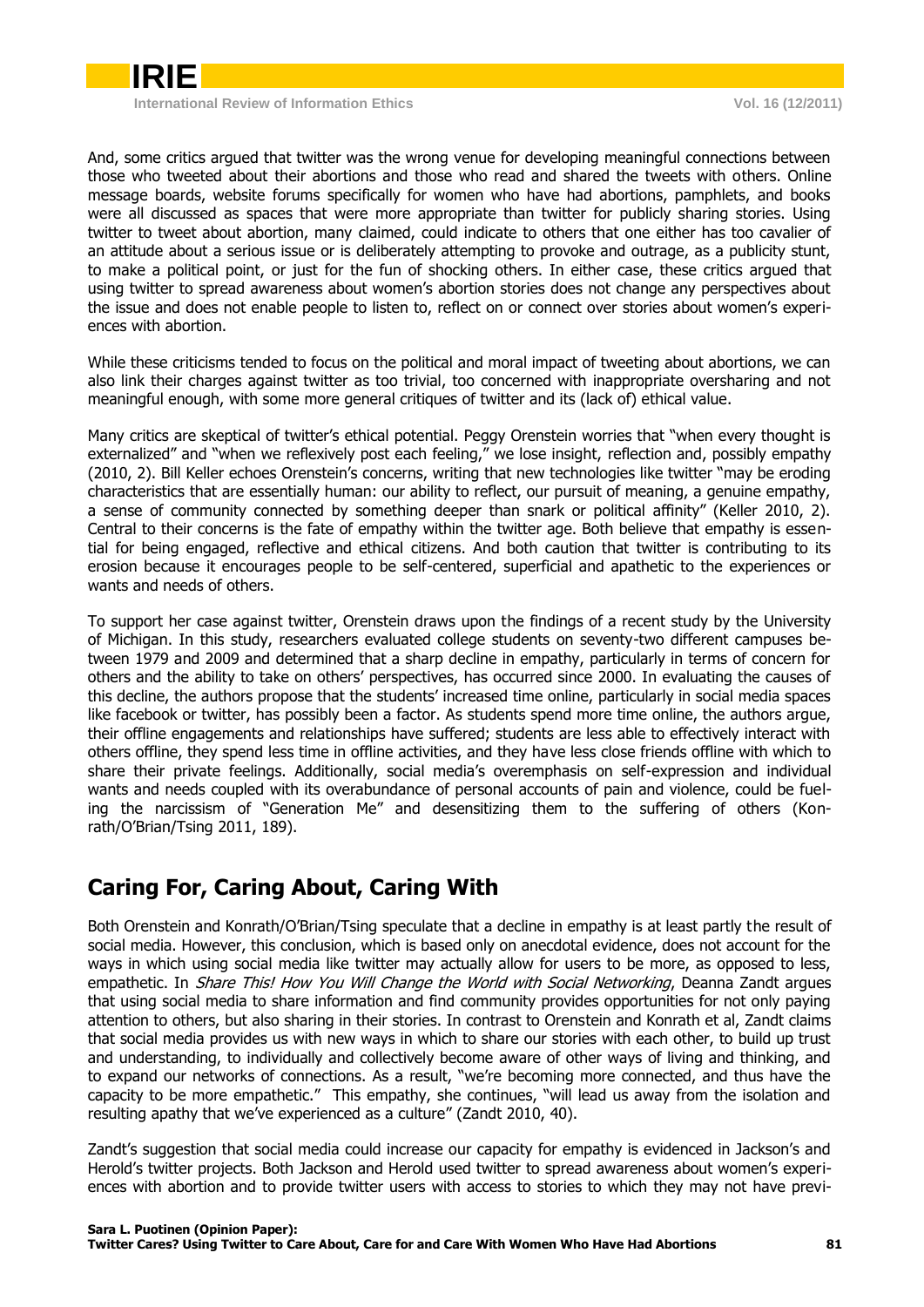

ously been exposed. Angie Jackson aimed to demystify the physical process of having an abortion for others and to let them know that it is not nearly as scary as she had imagined. And Steph Herold wanted to destigmatize abortion and create a space where women could share their stories and make visible how abortion is not the "sin of a few bad woman," but "'a regular part of women's lives" (Baker/Herold 2010).

In both cases, tweeting about abortion was about spreading awareness and making those experiences visible that have been rendered invisible by mainstream media. It was about initiating a conversation on a difficult and painful topic and enabling twitter users to have access to ideas, feelings, experiences and stories that they might not find in other online or offline spaces. It was about cultivating an awareness and a caring for these women and their experiences and providing a wide range of folks—those who have had abortions, those who haven't, those who are opposed to abortion, those who only want to hear "certain" stories about having an abortion—a space to develop empathy and to share in the stories of women whose abortion experiences usually do not get heard and are devalued, dismissed and/or ignored. And, it was about providing a means for women who have had or were contemplating having an abortion to connect with, care for and provide support for each other. For all of these reasons, Jackson's live-tweet and Herold's #hashtag project made possible multiple expressions of empathy in caring about, caring for and caring with other twitter users.

### <span id="page-3-0"></span>**Caring About**

According to Joan Tronto, caring about "involves noting the existence of a need and…assuming the position of another person or a group to recognize that need" (1994, 106). Both Jackson's and Herold's twitter projects encourage users to pay attention to the stories of women having abortions. The short, 140 character limit of tweets and the common practice on twitter of frequently sharing moments of everyday life, allowed Jackson to repeatedly share her ongoing and ever-changing experiences of the physical effects of RU-486. Through twitter, she was able to document what it physically and emotionally felt like to use RU-486 in real time and without filtering or shaping those feelings to fit into a polished or appropriate narrative that would make her story more palatable but less authentic and less reflective of the messy process of actually experiencing an abortion. And she was able to do so in a way that enabled those following her to read about her experiences as they were happening. While reading her live-tweets did not lead to expanded empathy and caring about her or other women having abortions for everyone, for some it provided a space for gaining awareness and bearing witness to a new perspective.

While Jackson used live-tweeting to honestly communicate and make people aware of her individual story, Step Herold used another key feature of twitter to spread awareness about the many different experiences of women having abortions; she created the #iahdanabortion hashtag. In marking their tweets with this hashtag, twitter users connected their stories together in one continuous, ever-expanding feed. When anyone using twitter clicked on the hashtag, they were able to read a wide range of stories and experiences, many of which were not usually visible to a broader audience, especially outside of the prochoice movement. Reaching a broader audience did lead to flame wars, with anti-choice users marking their critiques against abortion with the #ihadanabortion hashtag, but it also enabled more people to access these abortion stories and to not only gain a better understanding and awareness of women's physical and emotional experiences with abortion, but to connect with the stories, either by recognizing similarities with their own experiences or the experiences of loved ones or by being moved by the powerfully and sometimes painfully and brutally honest accounts in the tweets.

### <span id="page-3-1"></span>**Caring For**

Both Jackson's and Herold's twitter projects did not only encourage others to have empathy by becoming aware and learning to care about women and their stories of abortion, however. These twitter projects also enabled the creators and participants to engage in their own practices of caring for and caring with.

Caring for combines two key features of Tronto's ethics of care framework: 1. Taking care of, or "assuming some responsibility for the identified need and determining how to respond to it" (1994, 106) and 2. Caregiving, or meeting the identified need through specific practices (1994, 107). In live-tweeting her abortion,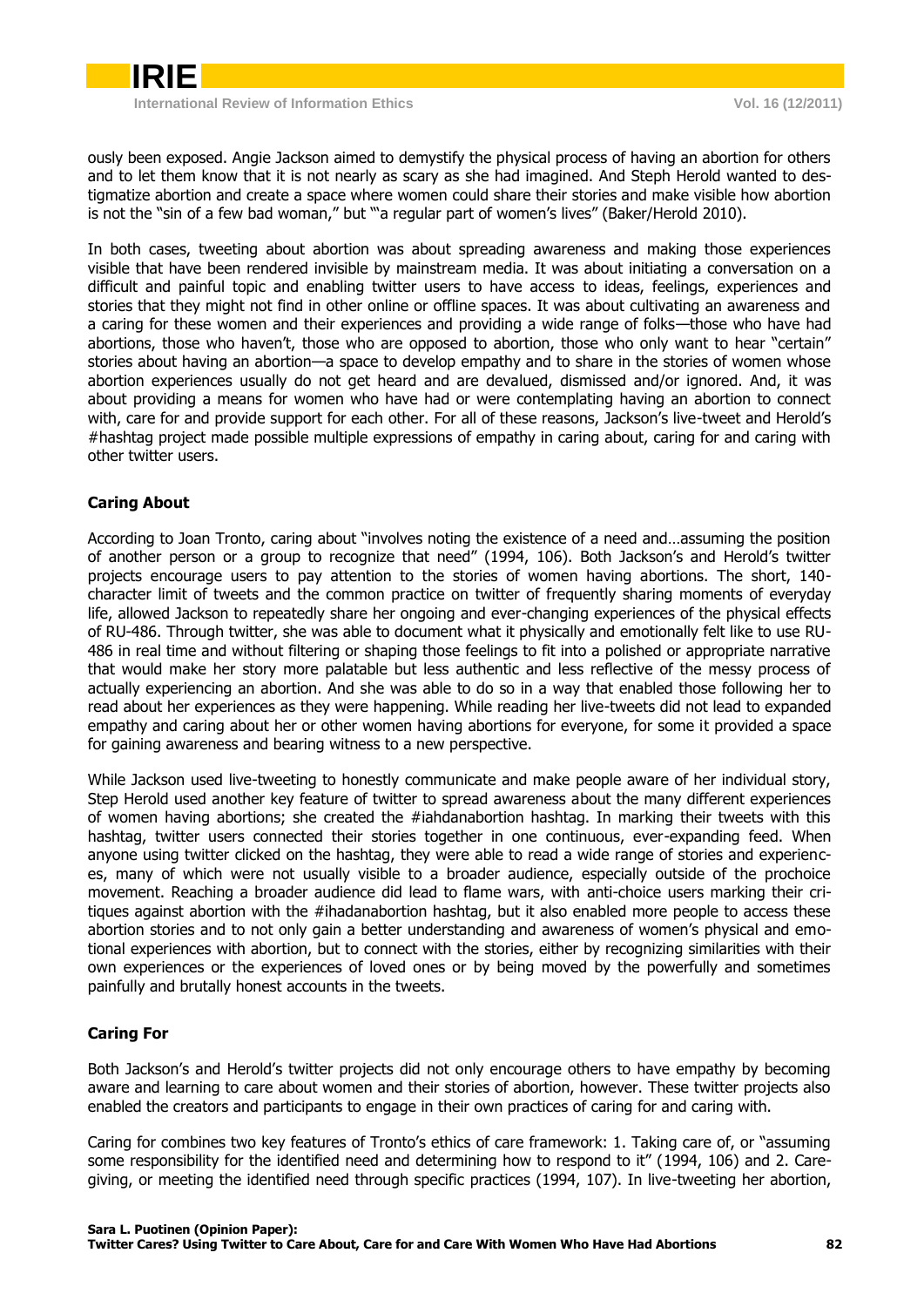

Angie Jackson cared for others. She wanted to demystify abortion for other women not only so people would pay attention to or care about women having abortions, but in order to let women know that using RU-486 was not as scary or painful as they might imagine and that there are non-surgical options available, if women want or need them. Through her detailed and frequent tweets about the process—the varying levels of pain she was experiencing, the physical effects of RU-486, her ongoing feelings of relief, discomfort, annoyance, and frustration—Jackson was able to educate women on how the process feels, providing them with information that they would not otherwise have access to, either because it wasn't available or because they felt uncomfortable asking medical professionals or friends and family about it.

Through this live-tweeting process, Jackson cared for others (both real and imagined); she identified a need—the need for women to have access to unbiased and non-judgmental information about non-surgical abortion procedures—and took responsibility for meeting that need by using twitter to provide that information in a straightforward and honest way. Using twitter was crucial in enabling her to provide this information. Because twitter is public and accessible in many different ways, her tweets reached more people. And, because tweets are short, frequent, unfiltered and often focused on everyday experiences, she was able to document the details of the process as it was happening and easily and effectively share them with others.

### <span id="page-4-0"></span>**Caring With**

While Jackson used her twitter project to care for, Herold used the #ihadanabortion hashtag to allow others to care with. Caring with speaks to Tronto's broader definition of care as an ongoing collective process of reaching out to and working with others and to Zandt's understanding of empathy as sharing stories to build up trust and solidarity.

The participants in Steph Herold's #ihadanabortion project, cared with others. In tweeting about their stories of abortion and then marking those stories with the #ihadanabortion hashtag, these women helped to create a public, open space that while not entirely safe and free of risk was supportive and enabled a diverse group of people to come together and care about and care for each other. In reading and replying to each other's tweets, users created an environment that encouraged an ever-expanding amount of people to share their stories and to feel supported in their frequently painful and difficult decisions to have abortions. This space was not entirely depoliticized, but because the emphasis was on enabling women to "connect with one another," "hear each other's stories," and "understand one another," it became more of a place for caring with each other than fighting for a specific political agenda (Baker/Herold 2010).

Again, using twitter, particularly the hashtag feature, was crucial in allowing for this form of care. It enabled a wide range of users with very different stories about abortion to connect with each other and, in contrast to other online spaces where stories were private and open to a select few or made to conform to the specific policies of a site, it allowed women to share "all kinds of abortion stories" (Herold in the Nation), thereby creating a powerful and public timeline of people supporting all (not just a select few) or each other's reproductive choices.

### <span id="page-4-1"></span>**Conclusion**

Critics of twitter frequently ignore and/or dismiss its ethical potential. While it is important to take these critiques seriously, it is also important to challenge them and to explore the various ways in which twitter users are engaging in ethical practices. Moreover, it is essential that we attend to the specific features of twitter, as opposed to other forms of social media, that might encourage us to be ethical, particularly in the form of expressing empathy-as-care. Angie Jackson's live-tweets during her abortion and Step Herold's #ihadanabortion hashtag, are two valuable examples of using the specific features of twitter to generate empathy and care for, about and with others. While these twitter projects were not entirely successful, they serve as important starting points for critical and meaningful discussions about ethical practices on twitter.